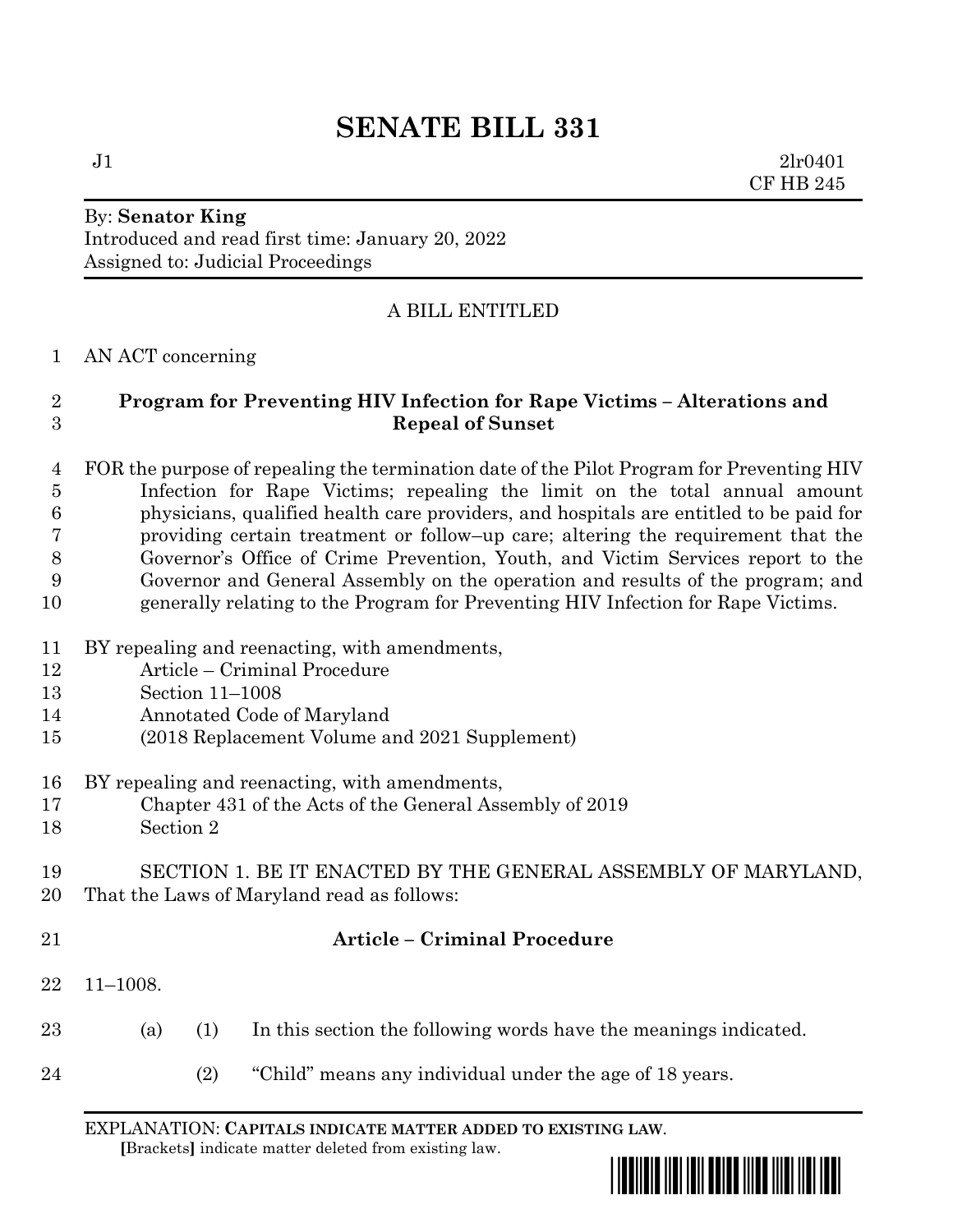#### **SENATE BILL 331**

 (3) "HIV" means the human immunodeficiency virus that causes acquired immune deficiency syndrome. 3 (4) "Physician" has the meaning stated in  $\S 11-1007$  of this subtitle. (5) "Qualified health care provider" has the meaning stated in § 11–1007 of this subtitle. 6 (6) "Sexual abuse" has the meaning stated in  $\{11-1007\}$  of this subtitle. (b) (1) There is a **[**Pilot**]** Program for Preventing HIV Infection for Rape Victims. (2) The purpose of the **[**pilot**]** program is to prevent HIV infection for victims of an alleged rape or sexual offense or victims of alleged child sexual abuse. (3) The Governor's Office of Crime Prevention, Youth, and Victim Services shall administer the **[**pilot**]** program. (c) (1) To accomplish the purpose of the **[**pilot**]** program, a victim of an alleged rape or sexual offense or a victim of alleged child sexual abuse shall be provided with a full course of treatment and follow–up care for postexposure prophylaxis for the prevention of HIV infection at the request of the victim and as prescribed by a health care provider. (2) (i) A victim who receives treatment under this subsection may decline to provide health insurance information or submit personal information to a payment assistance program if the victim believes that providing the information would interfere with personal privacy or safety. (ii) The physician, qualified health care provider, or hospital providing a victim with treatment and follow–up care under paragraph (1) of this subsection shall inform the victim of the victim's right to decline to provide health insurance information or submit personal information to a payment assistance program. (iii) If a victim declines to provide health insurance information or to submit personal information to a payment assistance program: 27 1. the treatment and follow–up care shall be provided without charge to the victim; and 2. **[**subject to the limitation established under subparagraph (iv) of this paragraph,**]** the physician, qualified health care provider, or hospital providing the treatment or follow–up care is entitled to be paid by the Criminal Injuries Compensation Board as provided under Subtitle 8 of this title for the costs of providing the services.